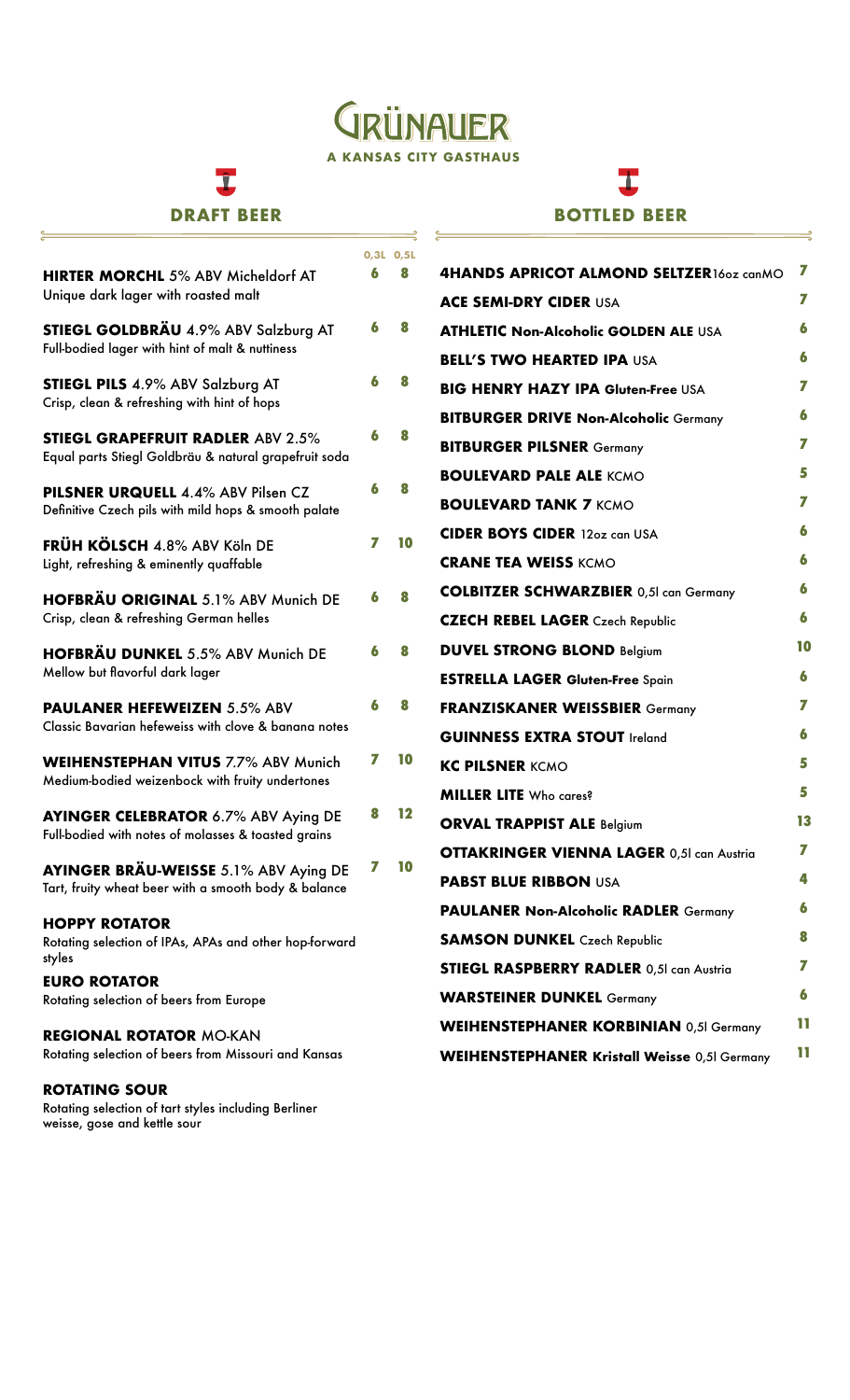VAUFR **A KANSAS CITY GASTHAUS**

#### **WINE BY THE GLASS**

| <b>REDS</b>                                                        |     | <b>GLASS BOTTLE</b> |
|--------------------------------------------------------------------|-----|---------------------|
|                                                                    |     |                     |
| <b>SCHMELZER</b> Natural Red Blend<br><b>BURGENLAND, AUSTRIA</b>   | 12  | 44                  |
| <b>PRIELER</b> Blaufränkisch<br>NEUSIEDLERSEE, BURGENLAND, AUSTRIA | 13  | 49                  |
| <b>LES CAILLOUX</b> Cabernet Blend<br><b>BORDEAUX, FRANCE</b>      | 12  | 44                  |
| <b>MOMBARUZZO Pinot Noir</b><br>PIEMONTE, ITALY                    | 11. | 40                  |
| <b>SATTLER</b> St. Laurent<br>NEUSIEDLERSEE, BURGENLAND, AUSTRIA   | 12  | 44                  |
| <b>GLATZER "REBENCUVÉE" Zweigelt</b><br>CARNUNTUM, AUSTRIA         | 12  | 44                  |

#### **GLASS BOTTLE WHITES & MISCELLANY**

| HIEDLER "LÖSS" Grüner Veltliner<br>NIEDERÖSTERREICH, AUSTRIA                       | 12 | 44 |
|------------------------------------------------------------------------------------|----|----|
| <b>LEITZ</b> Dry Riesling<br>RHEINGAU, GERMANY                                     | 11 | 40 |
| <b>VON WINNING</b> Sauvignon Blanc<br>PFALZ, GERMANY                               | 12 | 44 |
| <b>ALBERT BICHOT</b> Chardonnay<br>MÂCONNAIS, FRANCE                               | ٦T | 40 |
| <b>HÖPLER PANNONICA Rosé</b><br><b>BURGENLAND, AUSTRIA</b>                         | Ш  | 40 |
| <b>FRITZ MÜLLER</b> Sparkling Rosé<br>RHEINHESSEN, GERMANY                         | ш  | 40 |
| <b>SICERA ODETTE Natural Rosé Cider</b><br><b>NORMANDIE, FRANCE</b>                | 8  | 30 |
| <b>NATURAL WHITE</b> Rotating selection of<br>orange and other natural white wines | ш  | 40 |



| <b>SAARBURGER GIN &amp; TONIC (15%ABV)</b>                                                                                                                                | 12 |
|---------------------------------------------------------------------------------------------------------------------------------------------------------------------------|----|
| Ferdinand's Saar dry gin, Fever Tree Indian tonic &<br>seasonal garnish served over ice (also available non-<br>alcoholic)                                                |    |
| <b>ZWETSCHG'SPRITZ(13%ABV)</b>                                                                                                                                            | m  |
| Grüner Veltliner, Averell Damson plum liqueur, sparkling<br>water, lemon and cucumber wheels                                                                              |    |
| <b>MAXIMILIANS RADLER (15%ABV)</b>                                                                                                                                        | ш  |
| Stiegl grapefruit Radler, hibiscus-infused Mi Campo tequila,<br>fresh lime juice & tamarind syrup over ice                                                                |    |
| <b>DER SCHMUTZIGE (20%ABV)</b>                                                                                                                                            | ш  |
| Black pepper/mustard vodka with pickle brine, kraut juice &<br>beet juice, garnished with cornichons & served up                                                          |    |
| <b>NEGRÜNI (25%ABV)</b>                                                                                                                                                   | 12 |
| Our proprietor's blend of Builders gin, sweet vermouth,<br>Walcher Aperitivo Rondo Spritz & wide orange peel on a<br>large cube                                           |    |
| <b>BIEDERMEIER (25%ABV)</b>                                                                                                                                               | 13 |
| Bourbon, sweet vermouth, Angostura aromatic & orange<br>bitters, orange wedge & dark cherry juice shaken and<br>served over ice                                           |    |
| <b>DER FRUCHTBECHER (30%ABV)</b><br>Reisetbauer kirschwasser, D'Orange citrus vermouth &<br>Woodford Reserve peach bitters stirred & served up with a<br>long lemon twist | 22 |

# **ALKOHOLFREI**

#### **KOMBUCHA 7**

various flavors, served over ice with lemon

#### **LAGUNITAS HOP REFRESHER 6**

 sparkling water flavored with Citra, Equinox, and Centennial hops

#### **ALMDUDLER MIT ZITRONE 6**

sparkling Austrian herbal soft drink with fresh squeezed lemon and old-fashioned bitters

#### **CBD SPARKLING 7**

sparkling CBD beverage with ice and lemon

#### **FRITZ MÜLLER SPARKLING WINE 9**

de-alcoholized and carbonated white wine from Müller-Thurgau grapes

#### **ATHLETIC BREWING CO 6**

UPSIDE DAWN craft golden ale style with Vienna malt (low to no gluten as well)